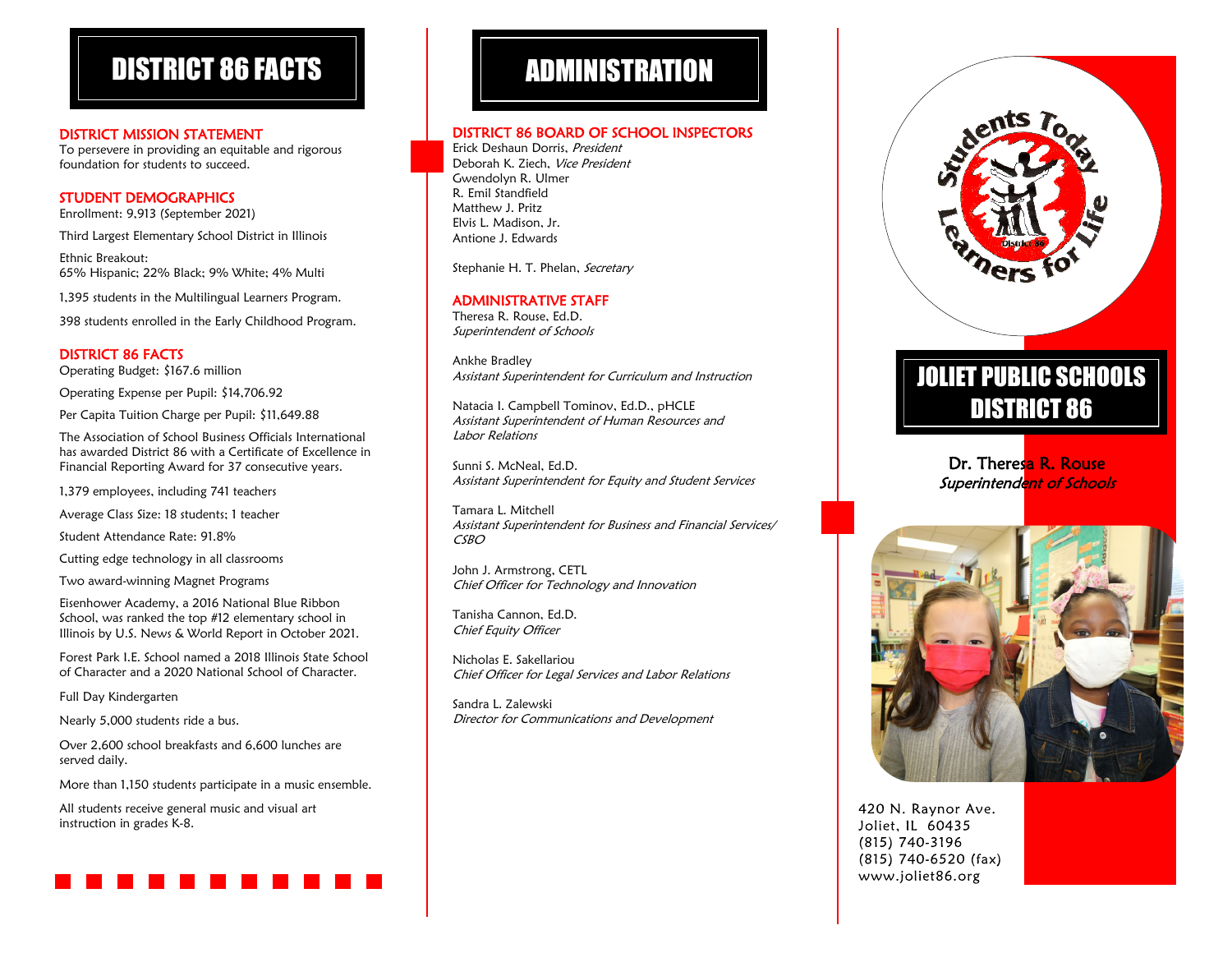# SCHOOL INFORMATION

### SUMMARY

All children receive instruction in the curricular areas of language arts, mathematics, science, social science, fine arts, and physical development and health. The curriculum reflects a focus and alignment to the state -adopted college and career readiness learning standards. In addition, we provide Early Childhood instruction, academic enrichment, bilingual education, before and after school programs, and comprehensive special services programs.

### DISTRICT 86 STRATEGIC GOALS

### Cultural Proficiency

All District 86 Members will engage in training and support in the development and implementation of an equity framework supporting the increase of cultural proficiency to ensure all students are successful.

### Early Literacy

All District 86 Primary Students will be provided with the instruction and support needed to achieve academic success of at least 90% mastery of grade level targets.

### Mastery by Grade Three

All District 86 Students will be provided the necessary instruction, support, and enrichment to ensure at least 95% of students are at mastery of grade level content by the end of the school year.

### Mastery by Grade Eight

All District 86 Students will be provided the necessary instruction, support, and enrichment to ensure at least 95% of students are at mastery of grade level content by the end of the school year in preparation for success in high school.

### Digital Citizenship

All District 86 Staff and Students will be provided the necessary instruction, support, and enrichment to increase their knowledge and skills in the utilization of digital tools and resources.

### DISTRICT 86 SCHOOLS

Joliet Public Schools District 86 covers 26.4 square miles in Joliet, Illinois. The District includes:

- 15 Elementary Schools
- 4 Junior High Schools
- 1 Early Childhood Center
- 1 Alternative School

| T.E. Culbertson Elementary<br>1521 E. Washington Street, Joliet, IL 60433<br>(815) 723-0035                                            | K-5   |
|----------------------------------------------------------------------------------------------------------------------------------------|-------|
| Principal: Larry Tucker                                                                                                                |       |
| M.J. Cunningham Elementary<br>500 Moran Street, Joliet, IL 60435<br>(815) 723-0169<br>Principal: Luis Gonzalez                         | $K-5$ |
| Eisenhower Academy<br>406 Burke Drive, Joliet, IL 60433<br>(815) 723-0233                                                              | $1-5$ |
| Principal: Nicole Bottigliero                                                                                                          |       |
| Farragut Elementary<br>701 Glenwood Avenue, Joliet, IL 60435<br>(815) 723-0394<br>Principal: Joy Hopkins                               | K-5   |
| Forest Park Individual Education (I.E.)<br>1220 California Avenue, Joliet, IL 60432<br>(815) 723-0414<br>Principal: Jacob Darley       | K-5   |
| Thomas Jefferson Elementary<br>2651 Glenwood Avenue, Joliet, IL 60435<br>(815) 725-0262<br>Principal: Consuelo Ramirez                 | K-5   |
| Edna Keith Elementary<br>400 Fourth Avenue, Joliet, IL 60433<br>(815) 723-3409<br>Acting Principal: Laticha Henry                      | K-5   |
| A.O. Marshall Elementary<br>319 Harwood Street, Joliet, IL 60432<br>(815) 727-4919<br>Principal: Lisa Marie Moreno, Ed.D.              | K-5   |
| Marycrest Early Childhood Center<br>303 Purdue Court, Joliet, IL 60436<br>(815) 725-1100<br>Principal: Melissa Mendoza-Thompson, Ed.D. | PreK  |
| Pershing Elementary<br>251 N. Midland Avenue, Joliet, IL 60435<br>(815) 725-0986<br>Principal: Carrie Busse                            | K-5   |
|                                                                                                                                        |       |

| Sator Sanchez Elementary<br>1101 Harrison Avenue, Joliet, IL 60432<br>(815) 740-2810<br>Principal: Maria Arroyo                                     | K-5     |
|-----------------------------------------------------------------------------------------------------------------------------------------------------|---------|
| Carl Sandburg Elementary<br>1100 Lilac Lane, Joliet, IL 60435<br>(815) 725-0281<br>Principal: Saundra Russell-Smith, Ed.D.                          | K-5     |
| Isaac Singleton Elementary<br>1451 Copperfield Avenue, Joliet, IL 60432<br>(815) 723-0228<br>Principal: Eleise Medina                               | K-5     |
| <b>Taft Elementary</b><br>1125 Oregon Avenue, Joliet, IL 60435<br>(815) 725-2700                                                                    | K-5     |
| Principal: Doriane Henderson<br>Lynne Thigpen Elementary<br>207 S. Midland Avenue, Joliet, IL 60436<br>(815) 741-7629<br>Principal: Renita Streeter | K-5     |
| Thompson Instructional Center<br>1020 Rowell Avenue, Joliet, IL 60433<br>(815) 740-5458<br>Principal: Teresa Woodard                                | K-8     |
| Woodland Elementary<br>701 Third Avenue, Joliet, IL 60433<br>(815) 723-2808<br>Principal: Kim Gordon                                                | K-5     |
| Dirksen Junior High<br>203 S. Midland Avenue, Joliet, IL 60436<br>(815) 729-1566                                                                    | 6-8     |
| Principal: Markisha Mitchell, Ed.D.<br>Gompers Junior High<br>1501 Copperfield Avenue, Joliet, IL 60432<br>(815) 727-5276<br>Principal: Rita Sparks | $6 - 8$ |
| Hufford Junior High & I.E. Program<br>1125 N. Larkin Avenue, Joliet, IL 60435<br>(815) 725-3540<br>Principal: Kyle Sartain                          | 6-8     |
| Washington Junior High & Academy<br>402 Richards Street, Joliet, IL 60433<br>(815) 727-5271<br>Principal: Rolland Jasper                            | 6-8     |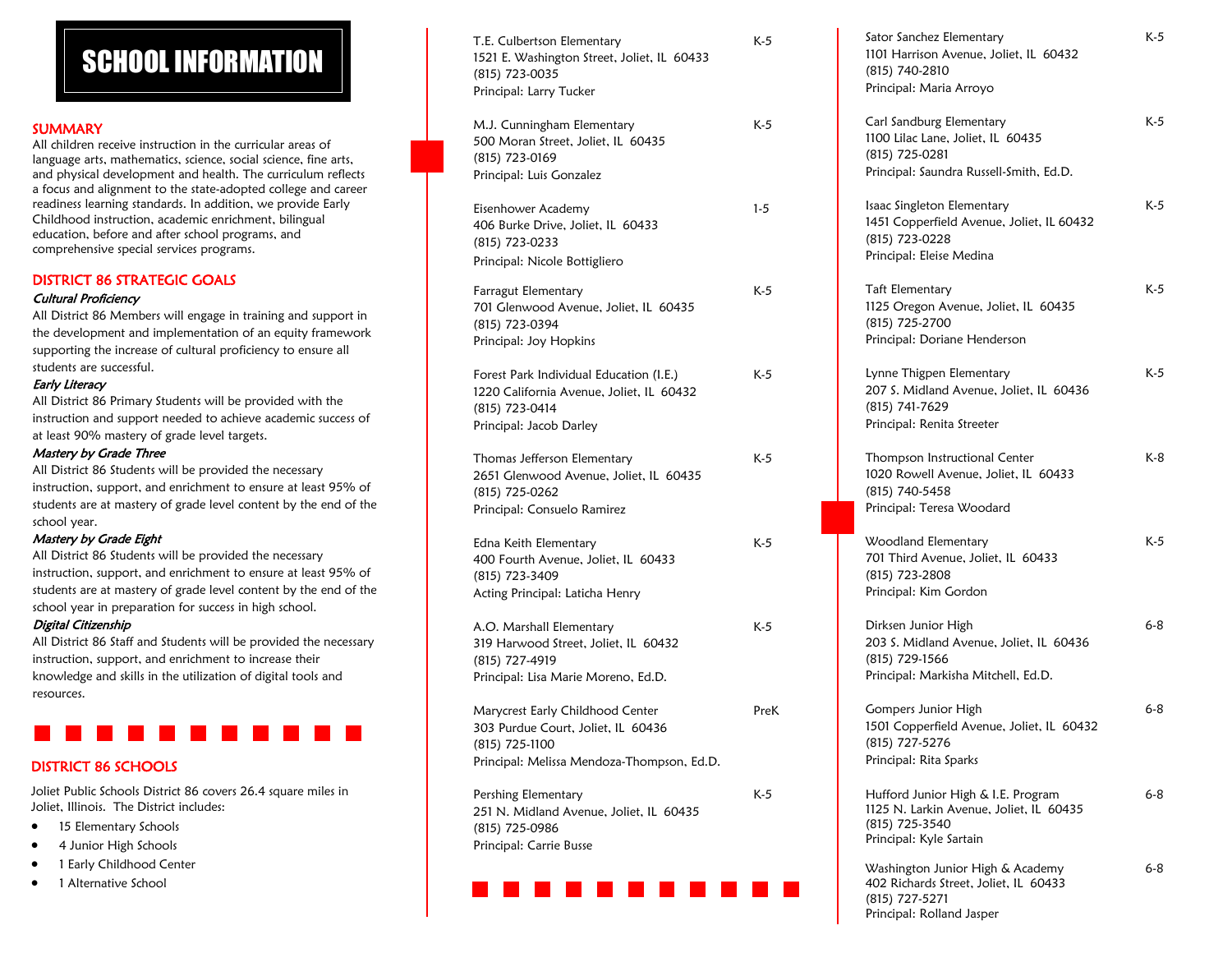# DATOS DEL DISTRITO 86

### MISIÓN DEL DISTRITO

Perseverar en proporcionar una base equitativa y rigurosa para el éxito de los estudiantes.

### DATOS DEMOGRÁFICOS DE LOS ALUMNOS

Inscripciones: 9,913 (septiembre de 2021)

Tercer distrito escolar más grande de Illinois de educación primaria

Desglose étnico: 65% hispanos; 22% negros; 9% blancos; 4% multi

1,395 alumnos en el Programa de Estudiantes Multilingües.

398 alumnos inscritos en el Programa de Educación Infantil.

### DATOS DEL DISTRITO 86

Presupuesto operativo: \$167.6 millones

Gasto operativo por alumno: \$14,706.92

Cargo de inscripción por alumno: \$11,649.88

La Asociación Internacional de Directores de Academias de Gerencia Empresarial ha premiado al Distrito 86 con el Certificado de Excelencia de Informes Financieros durante 37 años consecutivos.

1,379 empleados incluyendo 741 maestros

Tamaño promedio de las clases: 18 alumnos; 1 maestro(a)

Media de asistencia por alumno: 91.8%

Última tecnología en todos los salones de clases

Dos premiados programas Magnet (de instrucción especializada)

La Academia Eisenhower, ganadora del Premio Nacional Blue Ribbon de 2016, fue clasificada como la 12ª mejor escuela primaria en Illinois por U.S. News & World Report en octubre de 2021.

La escuela Forest Park I.E. (de educación individual) ha sido nombrada Escuela de Carácter del Estado de Illinois de 2018 y Escuela Nacional de Carácter de 2020.

Kínder de jornada completa

Casi 5,000 estudiantes viajan en autobús.

Se sirven diariamente más de 2,600 desayunos y 6,600 almuerzos.

Más de 1,150 estudiantes participan en grupos musicales.

Todos los estudiantes reciben clases generales de música y arte visual desde kínder hasta 8º grado.



# ADMINISTRACIÓN

### MESA DIRECTIVA DEL DISTRITO 86

Erick Deshaun Dorris, Presidente Deborah K. Ziech, Vicepresidenta Gwendolyn R. Ulmer R. Emil Standfield Matthew J. Pritz Elvis L. Madison, Jr. Antione J. Edwards

Stephanie H. T. Phelan, Secretaria

### ADMINISTRADORES

Theresa R. Rouse, Dra. en Educación Superintendente de Escuelas

Ankhe Bradley Asistente Superintendente de Planes de Estudio e Instrucción

Natacia I. Campbell Tominov, Dra. en Educación, pHCLE Asistente Superintendente de Recursos Humanos y Relaciones Laborales

Sunni S. McNeal, Dra. en Educación Asistente Superintendente de Equidad y Servicios Estudiantiles

Tamara L. Mitchell Asistente Superintendente de Servicios Empresariales y Financieros/CSBO

John J. Armstrong, CETL Director Ejecutivo de Tecnología e Innovación

Tanisha Cannon, Dra. en Educación Directora Ejecutiva de Equidad

Nicholas E. Sakellariou Director Ejecutivo de Servicios Legales y Relaciones Laborales

Sandra L. Zalewski Directora de Comunicación y Desarrollo



# ESCUELAS PÚBLICAS DE JOLIET DISTRITO 86

### Dra. Theresa R. Rouse Superintendente de Escuelas



420 N. Raynor Ave. Joliet, IL 60435 (815) 740-3196  $(815)$  740-6520 (fax) www.joliet86.org